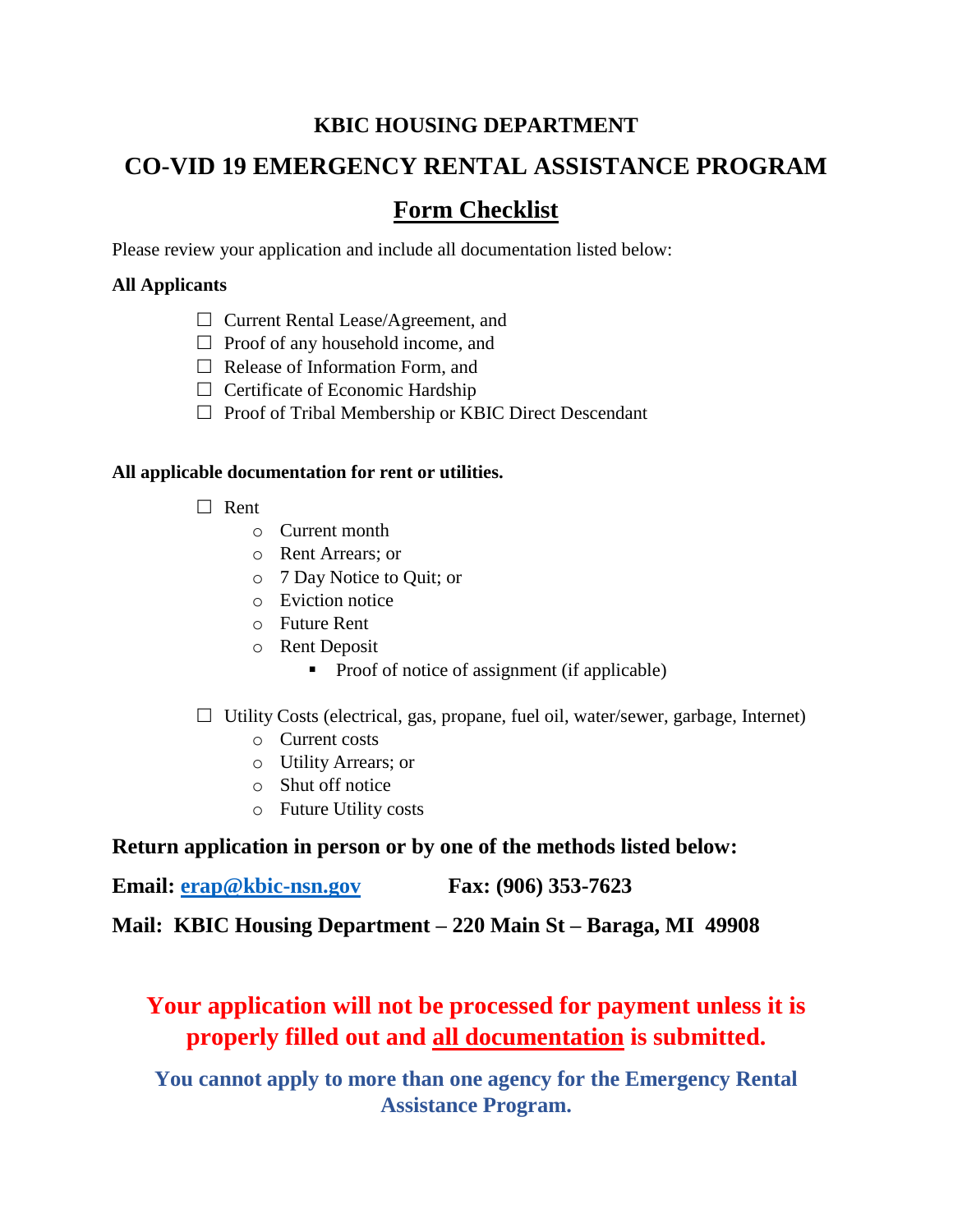# **KBIC HOUSING DEPARTMENT**

# **CO-VID 19 EMERGENCY RENTAL ASSISTANCE PROGRAM**

## **APPLICATION**

| Name                                                                                                                                                                                                                                                                                                                                                                                                                                                                                                                                                                                           | Date      |  |  |
|------------------------------------------------------------------------------------------------------------------------------------------------------------------------------------------------------------------------------------------------------------------------------------------------------------------------------------------------------------------------------------------------------------------------------------------------------------------------------------------------------------------------------------------------------------------------------------------------|-----------|--|--|
|                                                                                                                                                                                                                                                                                                                                                                                                                                                                                                                                                                                                |           |  |  |
|                                                                                                                                                                                                                                                                                                                                                                                                                                                                                                                                                                                                |           |  |  |
|                                                                                                                                                                                                                                                                                                                                                                                                                                                                                                                                                                                                |           |  |  |
| 1) Are you or is a member of your household a member of an Indian Tribe? Yes or No<br>a. Tribe and Enrollment Number<br><u>Leadenborne and the set of the set of the set of the set of the set of the set of the set of the set of the set of the set of the set of the set of the set of the set of the set of the set </u><br>If yes, go to question 3.<br>2) Are you or a member of your household a KBIC Direct Descendant? Yes or No<br>a. Do you live on KBIC Tribal lands? Yes or No<br>Do not continue application if you are not a KBIC direct descendant and living on tribal lands. |           |  |  |
|                                                                                                                                                                                                                                                                                                                                                                                                                                                                                                                                                                                                |           |  |  |
| 3) Do you rent the home in which you are living?                                                                                                                                                                                                                                                                                                                                                                                                                                                                                                                                               | Yes or No |  |  |
| a. If no, are you applying to rent a home? Yes or No                                                                                                                                                                                                                                                                                                                                                                                                                                                                                                                                           |           |  |  |

**If no to both questions, do not continue the application.**

# **Household Member Information**

List all household members

| <b>Name</b> | Gender | <b>Relationship to</b><br><b>Head of</b><br>Household | <b>Social Security</b><br><b>Number</b> | Date of Birth |
|-------------|--------|-------------------------------------------------------|-----------------------------------------|---------------|
|             |        | Self                                                  |                                         |               |
|             |        |                                                       |                                         |               |
|             |        |                                                       |                                         |               |
|             |        |                                                       |                                         |               |
|             |        |                                                       |                                         |               |
|             |        |                                                       |                                         |               |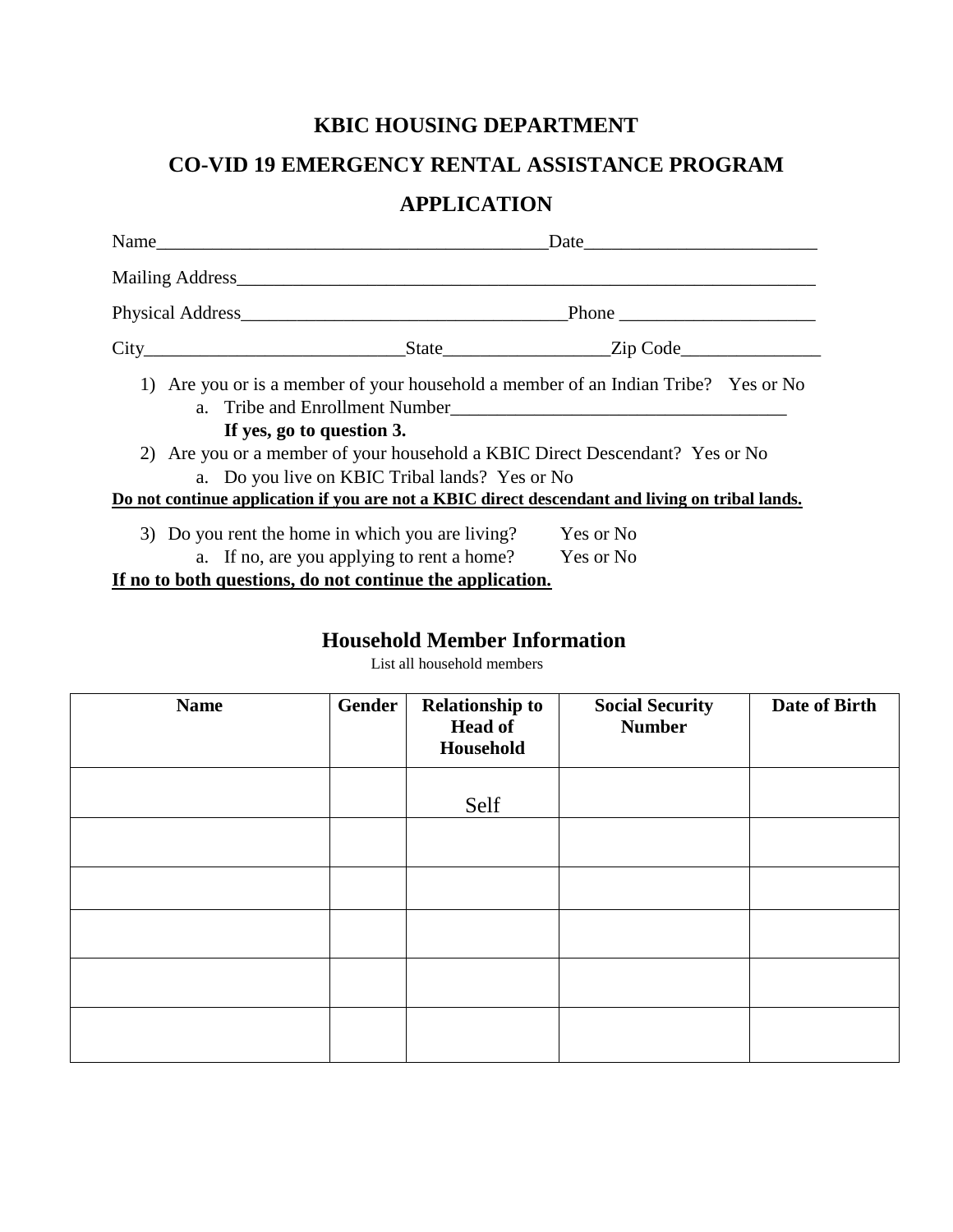### **Income Verification**

Provide information on either the total annual income of your household for the year 2020 or your total household monthly income.

- 1. **Annual income** of household: \$\_\_\_\_\_\_\_\_\_\_\_\_\_\_\_\_\_
	- a. Applicant must attach and submit a wage statement, interest statement, unemployment compensation statement, or a copy of Form 1040 as filed with the IRS for the household for 2020.

**or**

- 2. **Monthly income** of household: \$
	- a. Applicant must submit sufficient confirmation of the household's monthly income at the time of application for at least the two months prior to the submission of this application.

### **Self-Certification of Housing Instability or Risk of Homelessness**

A member of my household has experienced a risk of homelessness or housing instability, and cannot document the risk that may have existed over a period from March 21, 2020 to the present. The hardship includes (check all that apply):

- $\Box$  A past due utility or rent notice or eviction notice.
- $\Box$  Unsafe or unhealthy living conditions due to overcrowding.
- $\Box$  Monthly rent and utilities are more than the household can afford.
- $\Box$  The household struggles to purchase essential goods such as food, PPE or prescription drugs.
- $\Box$  The household struggles with needed services such as childcare, transportation needs, or equipment for remote work or school.
- $\Box$  The household is relying on other means other than wages to pay rent or utilities such as credit cards or high-cost loans or has depleted savings.
- $\Box$  One or more household members have experienced homelessness.

\_\_\_\_\_\_\_\_\_\_\_\_\_\_\_\_\_\_\_\_\_\_\_\_\_\_\_\_\_\_\_\_\_\_\_\_\_\_\_\_\_\_ \_\_\_\_\_\_\_\_\_\_\_\_\_\_\_\_\_\_\_\_\_\_\_

Other \_\_\_\_\_\_\_\_\_\_\_\_\_\_\_\_\_\_\_\_\_\_\_\_\_\_\_\_\_\_\_\_\_\_\_\_\_\_\_\_\_\_\_\_\_\_\_\_\_\_\_\_\_\_\_\_\_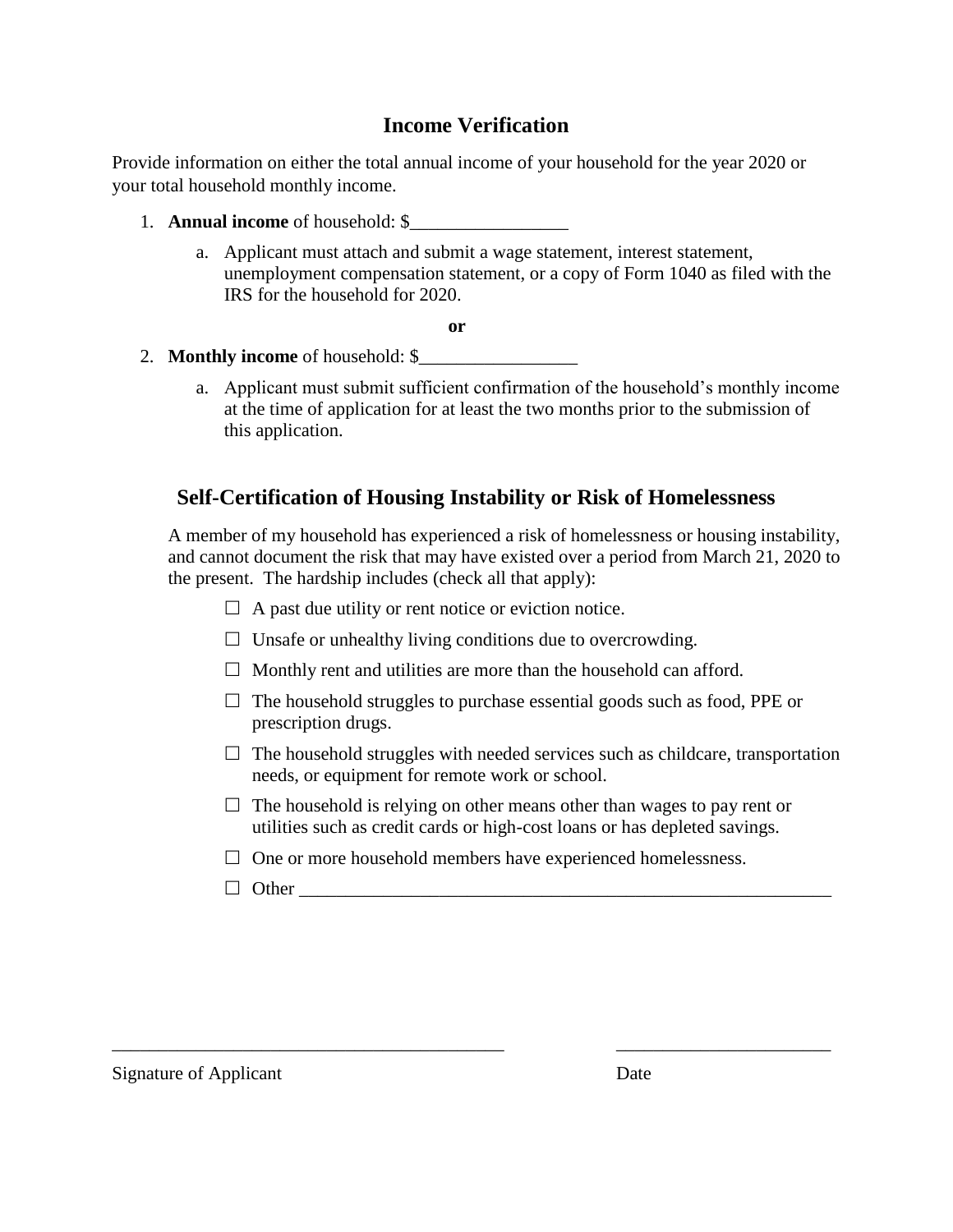## **Financial Hardship**

- 1. Do you or any individual in your household qualify for unemployment benefits?
	- $\Box$  Yes  $\Box$  No
		- a. If yes, attached supporting documentation demonstrating each individual's qualification for unemployment benefits.

Have one or more individuals in your household experienced any of the following financial hardship <u>due, directly or indirectly, to the COVID-19 pandemic</u>? (check all that apply)

- $\Box$  A reduction in household income
- $\square$  Loss of Employment/Temporary Layoff/or Furlough
- $\Box$  Reduction in hours/pay.
- $\Box$  Unable to work or experiencing financial hardship due to no child care/school.
- $\Box$  Underlying medical condition requiring staying home to prevent exposure.
- $\square$  Loss of self-employment/business income
- $\Box$  Over the age of 50 and enduring increased costs because of the COVID-19 pandemic.
- $\Box$  Disabled and enduring increased costs because of the COVID-19 pandemic
- $\Box$  Incurred significant costs (hospital bills, medication costs, etc.)
- $\Box$  Other financial hardship; list:  $\Box$

#### **Landlord Information**

| Landlord Name: |       |           |
|----------------|-------|-----------|
|                |       |           |
| City           | State | Zip Code  |
| Email          |       | Phone No. |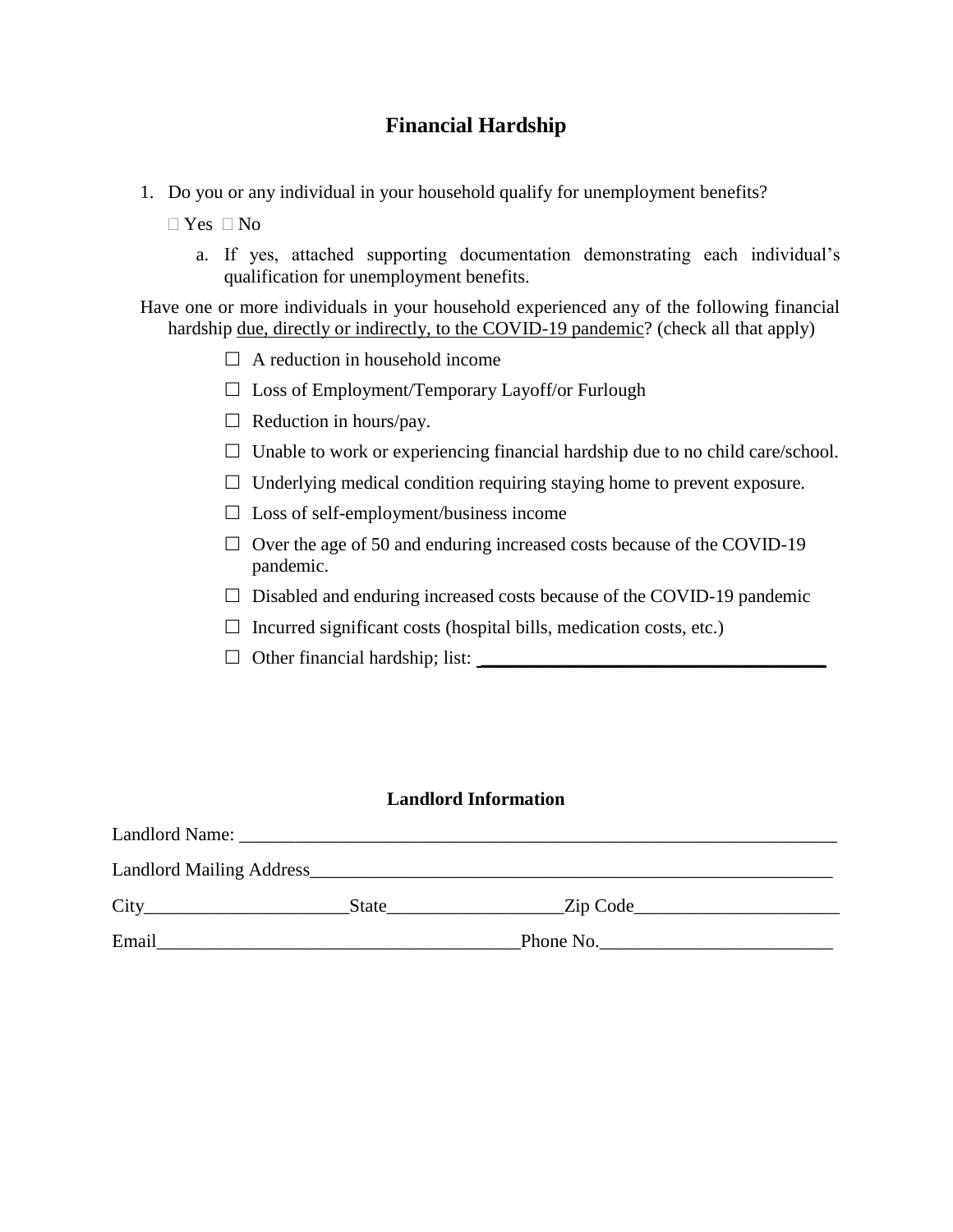| <b>Rent and/or Utility Needs</b> |  |                                                                                       |  |  |  |  |  |
|----------------------------------|--|---------------------------------------------------------------------------------------|--|--|--|--|--|
|                                  |  |                                                                                       |  |  |  |  |  |
|                                  |  | Total amount \$                                                                       |  |  |  |  |  |
|                                  |  | $\Box$ Utility Arrears \$___________ Current \$_____________ Future \$__________      |  |  |  |  |  |
|                                  |  | Type of Utility: Electric Gas Propane Fuel Oil Water/Sewer Garbage Internet           |  |  |  |  |  |
|                                  |  |                                                                                       |  |  |  |  |  |
|                                  |  | Total amount \$                                                                       |  |  |  |  |  |
|                                  |  | $\Box$ Utility Arrears \$____________ Current \$_____________ Future \$______________ |  |  |  |  |  |
|                                  |  | Type of Utility: Electric Gas Propane Fuel Oil Water/Sewer Garbage Internet           |  |  |  |  |  |
|                                  |  |                                                                                       |  |  |  |  |  |
|                                  |  | Total amount \$                                                                       |  |  |  |  |  |
|                                  |  |                                                                                       |  |  |  |  |  |
|                                  |  | Type of Utility: Electric Gas Propane Fuel Oil Water/Sewer Garbage Internet           |  |  |  |  |  |
|                                  |  |                                                                                       |  |  |  |  |  |
|                                  |  | Total amount \$                                                                       |  |  |  |  |  |
|                                  |  |                                                                                       |  |  |  |  |  |
|                                  |  | Type of Utility: Electric Gas Propane Fuel Oil Water/Sewer Garbage Internet           |  |  |  |  |  |
|                                  |  |                                                                                       |  |  |  |  |  |
|                                  |  | Total amount \$                                                                       |  |  |  |  |  |
|                                  |  | $\Box$ Utility Arrears \$____________ Current \$_____________ Future \$______________ |  |  |  |  |  |
|                                  |  | Type of Utility: Electric Gas Propane Fuel Oil Water/Sewer Garbage Internet           |  |  |  |  |  |
|                                  |  |                                                                                       |  |  |  |  |  |
|                                  |  |                                                                                       |  |  |  |  |  |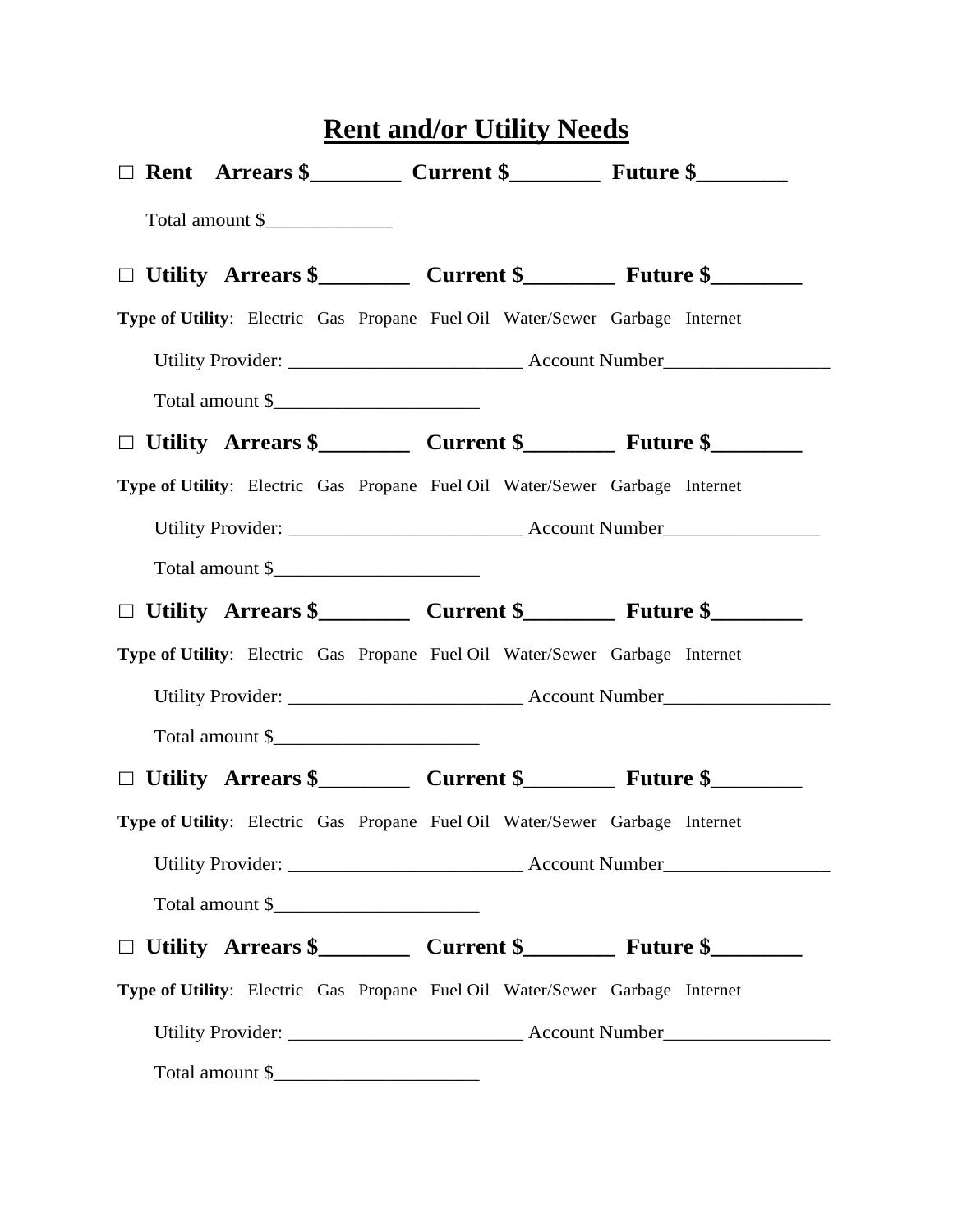# **Applicant Acknowledgement**

**TO THE APPLICANT:** By signing this Form, you are certifying that you have not already received funding or benefit from another source for the same assistance being applied for with this Form ("Duplicative Benefit"). If you think you may have received such funding or direct benefit, or have a question about whether you have received a duplicative benefit, please note what that is below:

\_\_\_\_\_\_\_\_\_\_\_\_\_\_\_\_\_\_\_\_\_\_\_\_\_\_\_\_\_\_\_\_\_\_\_\_\_\_\_\_\_\_\_\_\_\_\_\_\_\_\_\_\_\_\_\_\_\_\_\_\_\_\_\_\_\_\_\_\_\_\_\_\_\_\_\_\_\_ \_\_\_\_\_\_\_\_\_\_\_\_\_\_\_\_\_\_\_\_\_\_\_\_\_\_\_\_\_\_\_\_\_\_\_\_\_\_\_\_\_\_\_\_\_\_\_\_\_\_\_\_\_\_\_\_\_\_\_\_\_\_\_\_\_\_\_\_\_\_\_\_\_\_\_\_\_\_ \_\_\_\_\_\_\_\_\_\_\_\_\_\_\_\_\_\_\_\_\_\_\_\_\_\_\_\_\_\_\_\_\_\_\_\_\_\_\_\_\_\_\_\_\_\_\_\_\_\_\_\_\_\_\_\_\_\_\_\_\_\_\_\_\_\_\_\_\_\_\_\_\_\_\_\_\_\_

By my signature below, I hereby certify that all of the foregoing information and attached documentation is true and correct. I understand that providing any false statements, false information, any misleading statements or information, or if I fail to notify KBIC Housing Department of changes to my household's eligibility, will be grounds for denial of the application or, if assistance has already been granted, recapture of any funds granted, and may be grounds civil or criminal prosecution if the KBIC Tribal Prosecutor determines it is appropriate to do so.

APPLICANT SIGNATURE DATE

**If a landlord or owner of a residential dwelling submits this Form on behalf of the Applicant:** I, \_\_\_\_\_\_\_\_\_\_\_\_\_\_\_\_\_\_\_\_\_\_\_\_\_\_, the Applicant's landlord/residential dwelling owner, understand that I am required to provide this application to the Applicant after completing and submitting it.

LANDLORD SIGNATURE DATE

#### **Form Received by KBIC Housing Department:**

STAFF SIGNATURE DATE

| <b>OFFICIAL USE ONLY</b> |  |  |  |  |  |
|--------------------------|--|--|--|--|--|
|                          |  |  |  |  |  |
|                          |  |  |  |  |  |
|                          |  |  |  |  |  |
|                          |  |  |  |  |  |
|                          |  |  |  |  |  |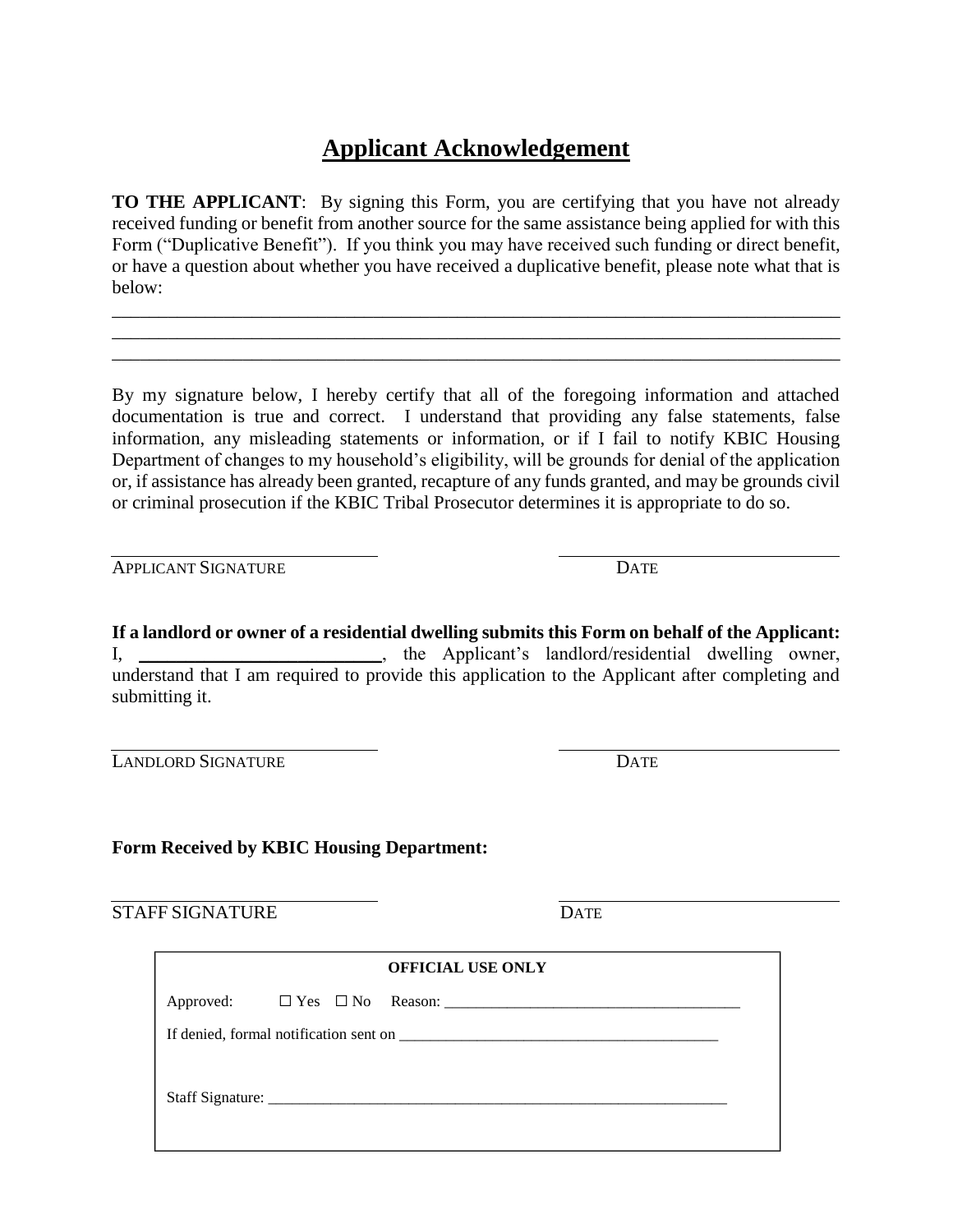### **KEWEENAW BAY INDIAN COMMUNITY HOUSING DEPARTMENT COVID-19 EMERGENCY RENTAL ASSISTANCE PROGRAM**

## **Applicant Certificate of Economic Hardship**

I, \_\_\_\_\_\_\_\_\_\_\_\_\_\_\_\_\_\_\_\_\_\_\_\_, the Applicant, do hereby attest that one or more individuals in my household have experienced a reduction in household income, incurred significant costs, or experienced other financial hardship due, directly or indirectly, to the COVID-19 pandemic.

I agree to notify the KBIC Housing Department of any significant changes to my household income or financial status that would impact my eligibility for ERAP.

By my signature below, I certify that the preceding facts are true and correct to the best of my knowledge and belief. I understand that providing misleading or false information may result in denial or require repayment of benefits received.

Applicant

\_\_\_\_\_\_\_\_\_\_\_\_\_\_\_\_\_\_\_\_\_\_\_\_

\_\_\_\_\_\_\_\_\_\_\_\_\_\_\_\_\_\_\_\_\_\_\_\_

Date